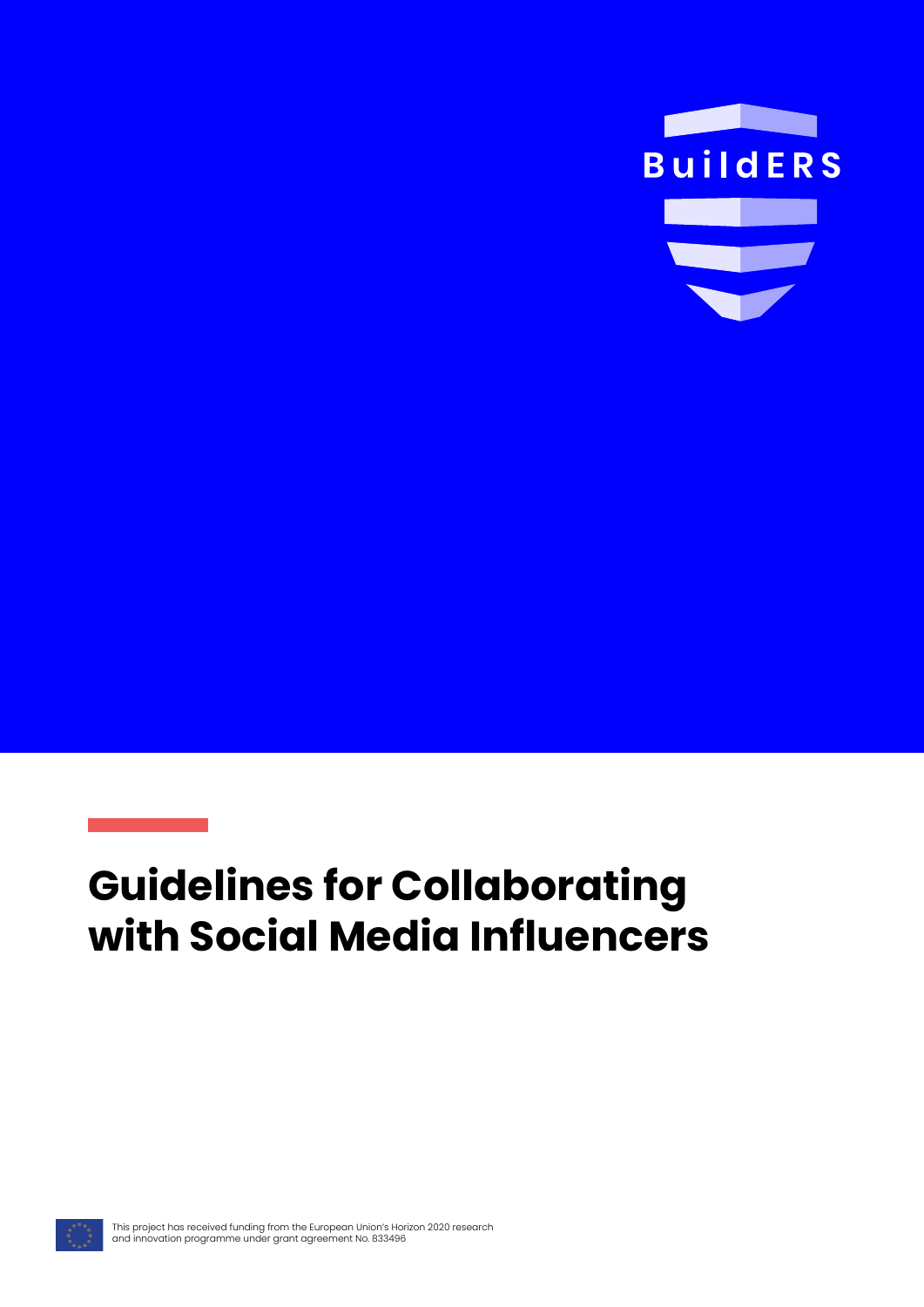# **Acknowledgements**

#### THIS DOCUMENT WAS PREPARED BY

| Valsta, Emilia    | Research assistant at the Police University |
|-------------------|---------------------------------------------|
|                   | <b>College of Finland</b>                   |
| Mela, Marianne    | Researcher at the Police University College |
|                   | of Finland                                  |
| Jukarainen, Pirjo | Senior researcher at the Police University  |
|                   | <b>College of Finland</b>                   |

#### OTHER EXPERTS WHO CONTRIBUTED TO THE CONTENT

| Myllylä, Miia            | Researcher at the Police University College |
|--------------------------|---------------------------------------------|
|                          | of Finland                                  |
| Arra, Venni              | Stockholm Environment Institute             |
| <b>Englund, Mathilda</b> | <b>Stockholm Environment Institute</b>      |
| <b>Schobert, Maira</b>   | University of Tübingen                      |
| Windsheimer, Peter       | <b>German Red Cross</b>                     |
| <b>Morsut, Claudia</b>   | University of Stavanger                     |
| Savadori, Lucia          | <b>University of Trento</b>                 |
| Kuran, Christian         | University of Stavanger                     |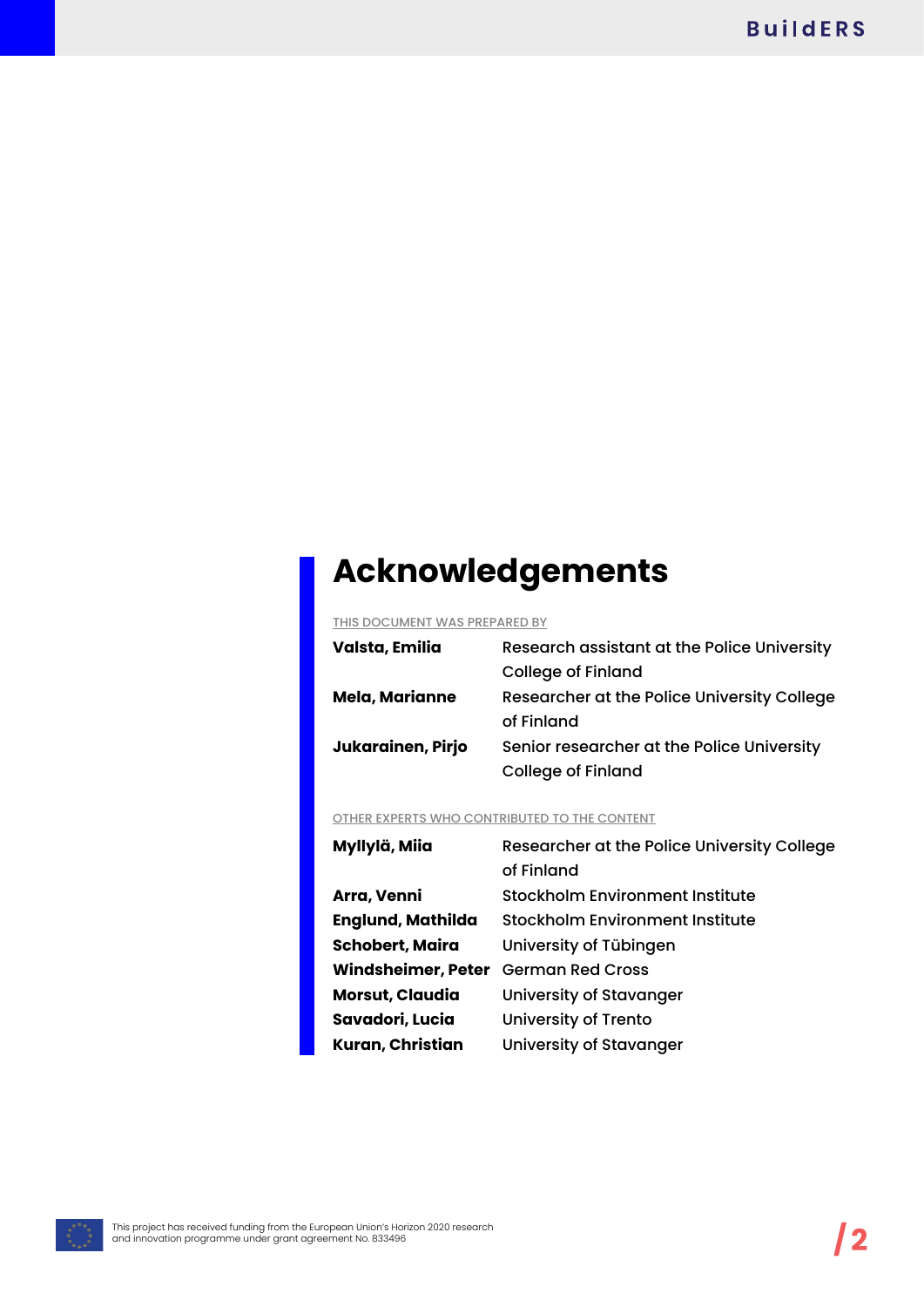# **Summary**

| <b>A</b> . Why Collaborate <b>constructs</b> and a set of the set of the set of the set of the set of the set of the set of the set of the set of the set of the set of the set of the set of the set of the set of the set of the set of | /5 |
|-------------------------------------------------------------------------------------------------------------------------------------------------------------------------------------------------------------------------------------------|----|
| In this section, the reader will be introduced to social media influencing and<br>why collaborating with influencers could be beneficial to an organisation's<br>risk and crisis communication.                                           |    |
| The second section dives deeper and looks closer at influencing as a phe-<br>nomenon: what is the effectiveness based on? How does it work? What kinds<br>of influencers are there?                                                       |    |
| 3. Getting Started <b>Manual Accord Contract Contract Contract Contract Contract Contract Contract Contract O</b>                                                                                                                         |    |
| The third section offers concrete steps for how to get started and what to<br>consider. It also looks at some ethical considerations to keep in mind and<br>possible risks that may arise from collaborations.                            |    |
|                                                                                                                                                                                                                                           |    |
| 3.2 Who is your target audience and where do you manuscript 10<br>find them?                                                                                                                                                              |    |
| to find them?                                                                                                                                                                                                                             |    |
| of labor                                                                                                                                                                                                                                  |    |
| 3.5 Campaign budget and your compensation policy  / 12                                                                                                                                                                                    |    |
| influencing or restrict your ability to collaborate?                                                                                                                                                                                      |    |
|                                                                                                                                                                                                                                           |    |
|                                                                                                                                                                                                                                           |    |
|                                                                                                                                                                                                                                           |    |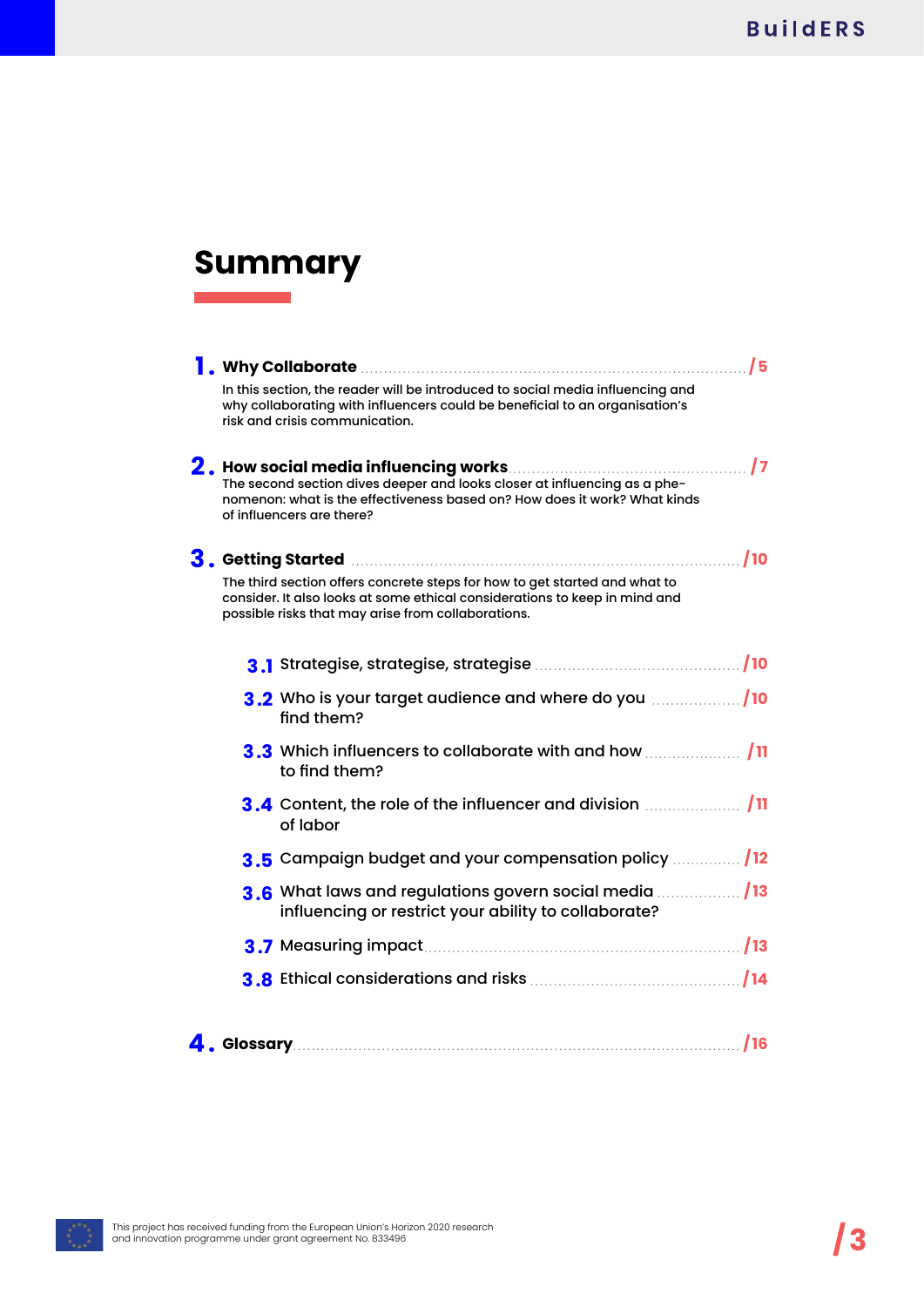# **Introduction**

The Guidelines for Collaborating with Social Media Influencers were designed for public actors, primarily for various government agencies as well as disaster management agencies, such as emergency and rescue services, law enforcement, and providers of psychosocial support and health care. However, anyone who participates in national, regional or international disaster management hopefully benefits from these guidelines.

Social media is undoubtedly one of the most important channels through which governments inform and communicate with their citizens. The role of social media as a source of information can even become more important before, during and after a crisis. As an integral part of social media with thousands or even millions of followers, social media influencers offer an important avenue for disseminating information and raising awareness. The aim of these guidelines was to create practical and userfriendly instructions that would inspire various actors to collaborate with social media influencers in risk and crisis communication in order to increase reach and effectiveness of communication.

The development of the Guidelines for Collaborating with Social Media Influencers started from interviewing eight social media experts in Sweden and Finland. The interviews were then analysed and the guidelines were drafted based on the interviews as well as previous research conducted as part of the BuildERS project. The guidelines were then peer-reviewed in a workshop on February 2022.

> In case your organisation is interested in further cocreation with us, please contact:

**Dr Vesa Muttilainen** Police University College P.O.Box 113 FI-33721 Tampere, Finland euprojects.polamk@poliisi.fi

This project has received funding from the European Union's Horizon 2020 research and innovation programme under grant agreement No. 833496 **/4**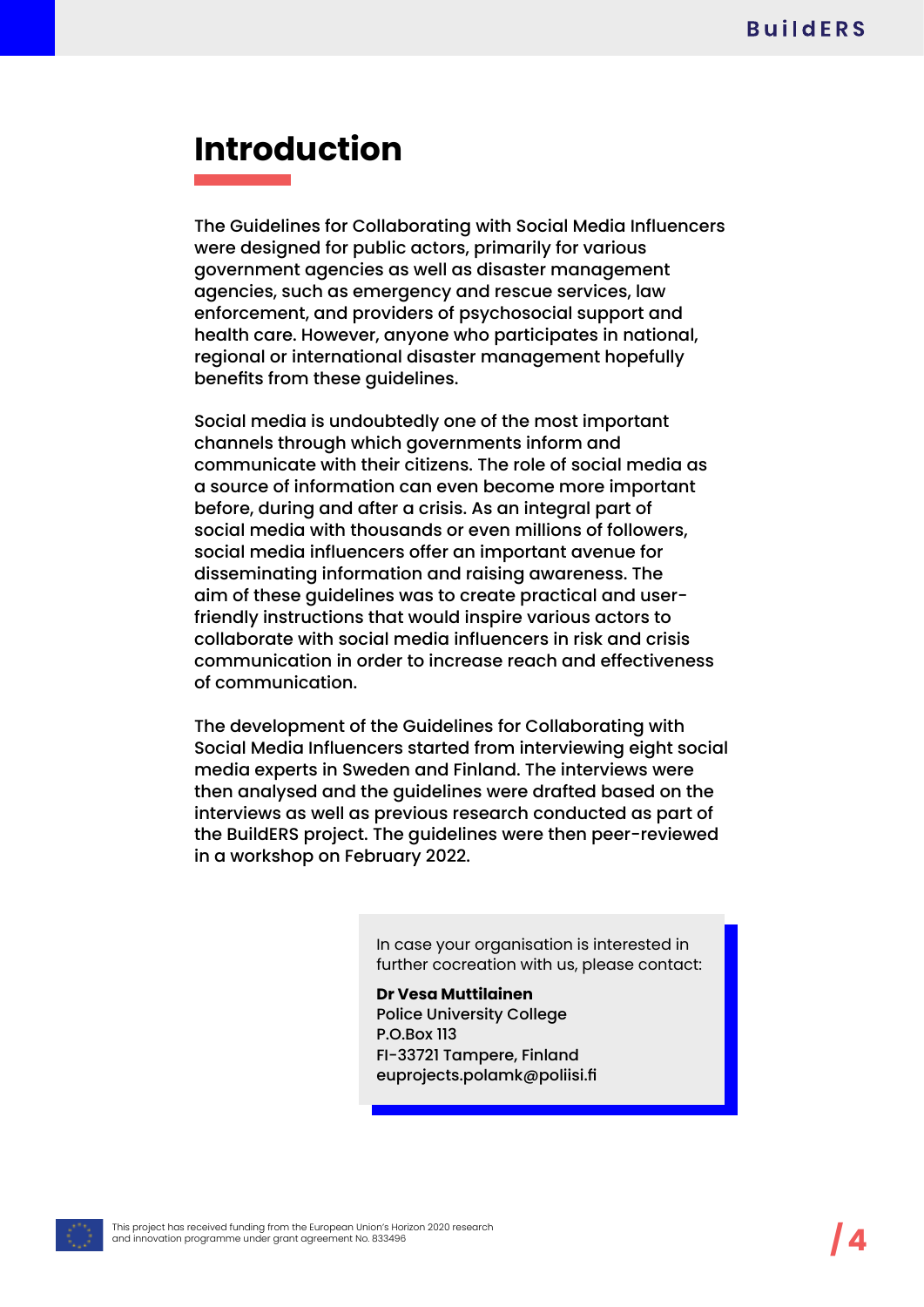## **Why collaborate with social media influencers?**

#### **The Power of Social Media Influencers**

The rise of social media has changed the ways in which public actors communicate with and inform their citizens. Over the past 10 years, the consumption of information has undoubtedly shifted from traditional media outlets – tv, radio, and print – to social media. Although Millennials and Generation Z are still the main consumers of social media, also older and younger generations increasingly use social media to communicate and engage with the world through it. According to [a US survey,](https://www.pewresearch.org/fact-tank/2021/01/12/more-than-eight-in-ten-americans-get-news-from-digital-devices/) 42% of American 18-29 year olds get their news from social media. The same is true about European 18-29 year olds. In 2018, a Pew Research [Center study](https://www.pewresearch.org/journalism/2018/10/30/younger-europeans-are-far-more-likely-to-get-news-from-social-media/) found that 50% of them use social media for news daily.

### A [2017 report by the International Committee of](https://www.icrc.org/en/document/social-media-to-engage-with-affected-people)

[the Red Cross \(ICRC\)](https://www.icrc.org/en/document/social-media-to-engage-with-affected-people) points out that social media platforms have even become the lifeline for millions of people affected by various crises as these platforms help maintain contact with relatives, give access to information and inform people where to go and what to do if a crisis strikes. According to the [report](https://www.icrc.org/en/document/social-media-to-engage-with-affected-people), communicating through social media can thus directly influence how people prepare for, respond and recover from various crises.

Social media platforms such as TikTok, Instagram, Facebook, YouTube, Yodel and Twitter have not only changed the way we communicate but they have also given rise to people considered influential in some way. Social media influencers might be famous artists, athletes, activists, scientists, or they might be individuals who became popular specifically through social media. They might have built a following because their content entertains people, or their social media profiles are aestethically beautiful travel blogs or lifestyle diaries of sorts, or they have become opinion

leaders and motivational speakers over time due to their charisma. Some influencers maintain a presence on the social media for fun, they do it for a hobby, for others influencing is a full time job. The way a person becomes influential varies and is an interesting social scienece question in and of itself. In social media however, influence becomes tangible through the follower count: the more followers, the more influence a person has. We will delve deeper into this later in these guidelines.

Influencers communicate messages and ideas to thousands or even millions of people across social media platforms who then disseminate information even further. They are undoubtedly an integral part of the fabric of social media and important messengers within it. Influencers often vastly outrank any public actor in terms of follower counts. Engaging them in risk and crisis communication efforts before, during and after a crisis can be effective and even necessary whether the goal is to reach a large number of people or target a very specific group fast. With their reach and/or follower commitment, influencers offer a great opportunity to target specific groups and disseminate information fast. They might also reach groups that TV, newspapers or radio would not reach.

Influencers can also be a great source of expertise in terms of content creation and strategizing. They tend to understand their follower base and know what kind of messaging works best specifically for their followers. Some influencers could be considered professional content creators with the extra benefit of having a

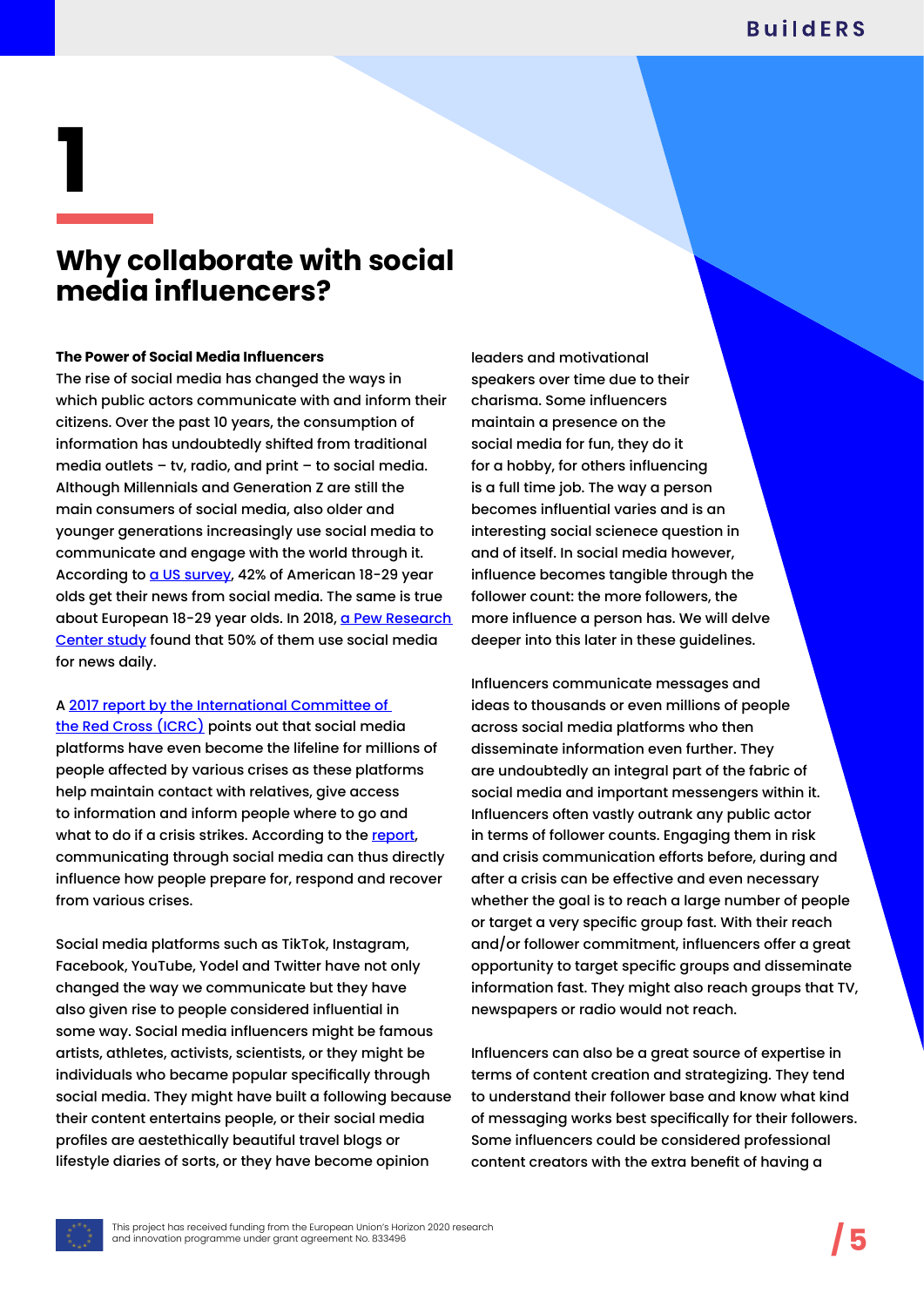## *1. Why collaborate with social media influencers?*

following. Influencers can help public actors better understand what people are interested in or concerned about. Due to the authenticity attributed to them and the perceived personal relationship that influencers have with their followers, they have the potential to help change attitudes and mobilise people.

Collaboration with influencers is potentially a very efficient method of disseminating information. However, public actors should plan on including influencers in their organisations' risk and crisis communication strategies well before a crisis happens. Picking the right influencers to collaborate with, building relationships with them and expanding networks well before a crisis strikes is important in order to mobilise those networks immediately when needed and in a way that benefits both the your organisation and the influencer, as well as citizens.

Long-term relationships built with the influencer also mitigate the risk of miscommunication and ensure that both parties understand the campaign's goals, objectives and parameters. But before engaging with social media influencers it is important for any organisation to have a social media presence and have easily accessible sources online.

## **The power of social media**

[A US study by Bonnevie et al. \(2020\)](https://journals.plos.org/plosone/article?id=10.1371/journal.pone.0240828) found that a social media micro influencer campaign successfully increased positive beliefs about the flu vaccine and decreased negative community attitudes towards it in African American and Hispanic communities that have traditionally had lower vaccination rates.

#### **Case study:**

**#faktaakoronasta campaign ("#factsaboutcorona")**

A social media influencer company Ping Helsinki, Mediapooli, a public-private network of Finnish media companies and responsible social media influencers, together with the Finnish government wanted to ensure access to reliable information after COVID-19 hit in 2020 and misinformation started to circulate. The goal was to provide reliable information and show with their own actions how to follow the government's instructions and restrictions. Hundreds of social media influencers volunteered.

Some countries like Finland have defined social media influencers as critical operators during a crisis.

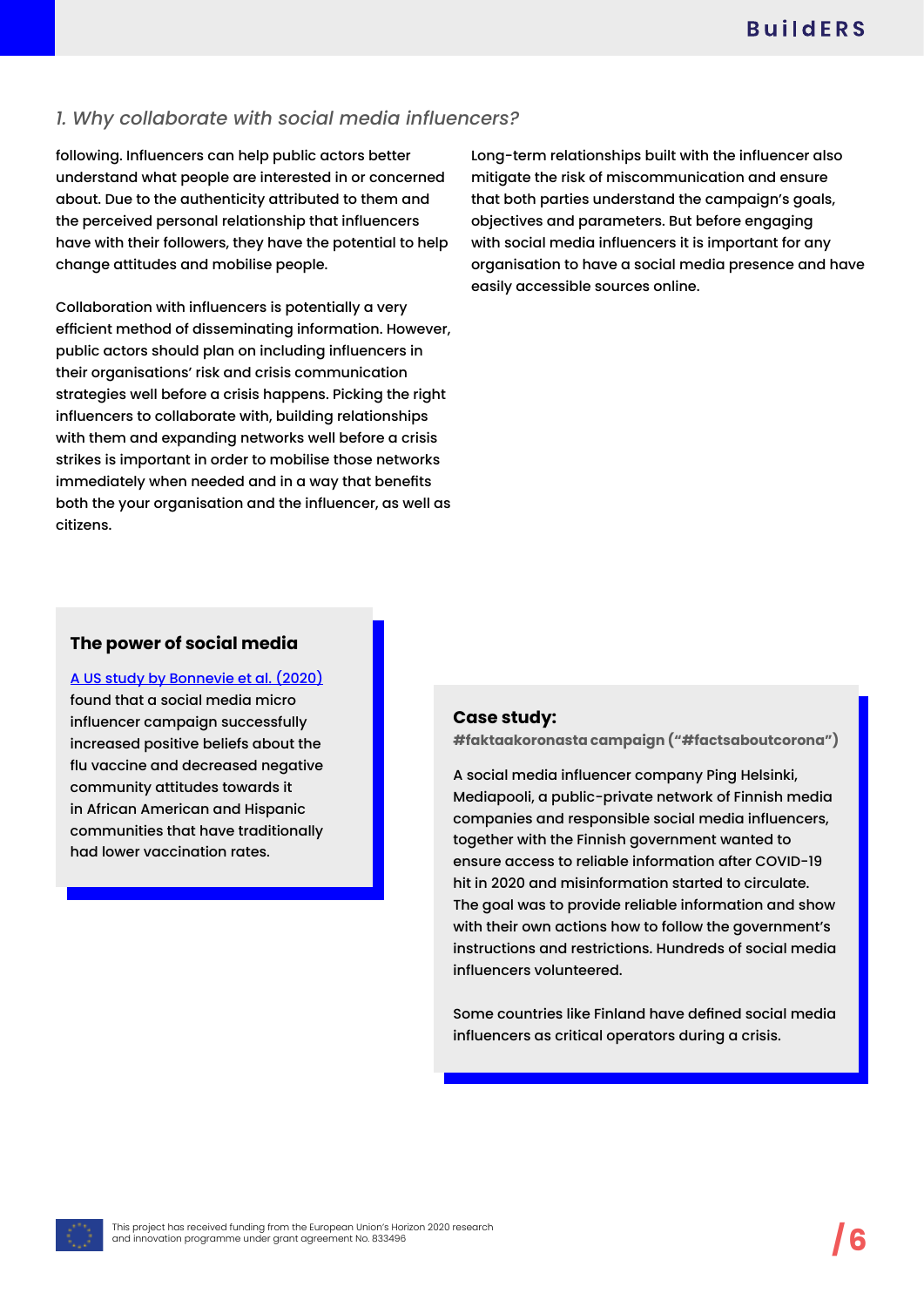## **How does social media influencing actually work?**

In this age of information overload, people are often sceptical of information that comes from sources they are not familiar with. Instead, people have a tendency to listen to those they know and trust and make decisions based on that source's recommendation, opinion or advice. [People also often trust information that comes](https://entrepreneurship.babson.edu/what-is-influencer-marketing/)  [from people they consider influential or experts](https://entrepreneurship.babson.edu/what-is-influencer-marketing/). An influencer can be anyone a large number of people considers an expert in a specific field or someone they just admire because of their looks, wits, status or for their lifestyle.

So an influencer is someone who has a) followers, and thus b) authority to speak about a topic or subject, given to them by these followers. What about the relationship between an influencer and their followers? What is special about it? The idea with social media influencing is that a follower builds a bond with the influencer, one based on admiration and peer support, a sort of illusion of intimacy and familiarity.

The relationship also comes with huge marketing potential because often the follower is committed to the influencer's content and often trusts the products or behaviour the influencer promotes. This trust enables some influencers to monetize their social media accounts through marketing products or collaborating in other ways with private companies. The monetization of social media influencing is often referred to as influencer marketing. With the rise of social media marketing and the monetary potential that it offers more and more brands have tapped into the industry. The industry is growing fast. In 2022, the influencer marketing industry is estimated to be worth [\\$15 billion, up from \\$8 billion in 2019](https://www.insiderintelligence.com/insights/influencer-marketing-report/). Not all influencers have monetized their accounts or get compensated by private companies and others have teamed up with NGOs or the UN and other international organisations as ambassadors.

Much like communication and marketing in the traditional media, communicating and promoting products and ideas through influencers is about persuasion. However, when influencers communicate ideas or promote goods, it is considered to be more of a word-of-mouth promotion where a recommendation feels like it is coming from a friend: a personal advice to do or buy something. Influencer communication is seemingly based on a strong sense of authenticity. Influencers tend to have a committed follower base susceptible to advise, recommendations and guidance. Although the follower base can in some cases be made up of fake accounts and bots as well.

Of course, not all influencing is merely marketing. Many influencers want to affect social change or promote activism, many are in the field for reasons beyond the marketing potential the industry provides. They may have started their accounts for entirely other reasons than money. However, as their follower base has kept growing, brands have likely asked for collaborations and the influencers have effectively entered the marketing realm of influencing. It is beneficial to think about the field consisting of more commercialized influencers, often even represented by agencies, as well as independent influencers, all with varying motives and goals. Influencers are all considered influential but their modus operandi and goals can be vary and in fact be very different.

Influencers are often categorised into four categories based on their follower count: **mega**, **macro**, **micro** and **nano** influencers. The numerical ranges differ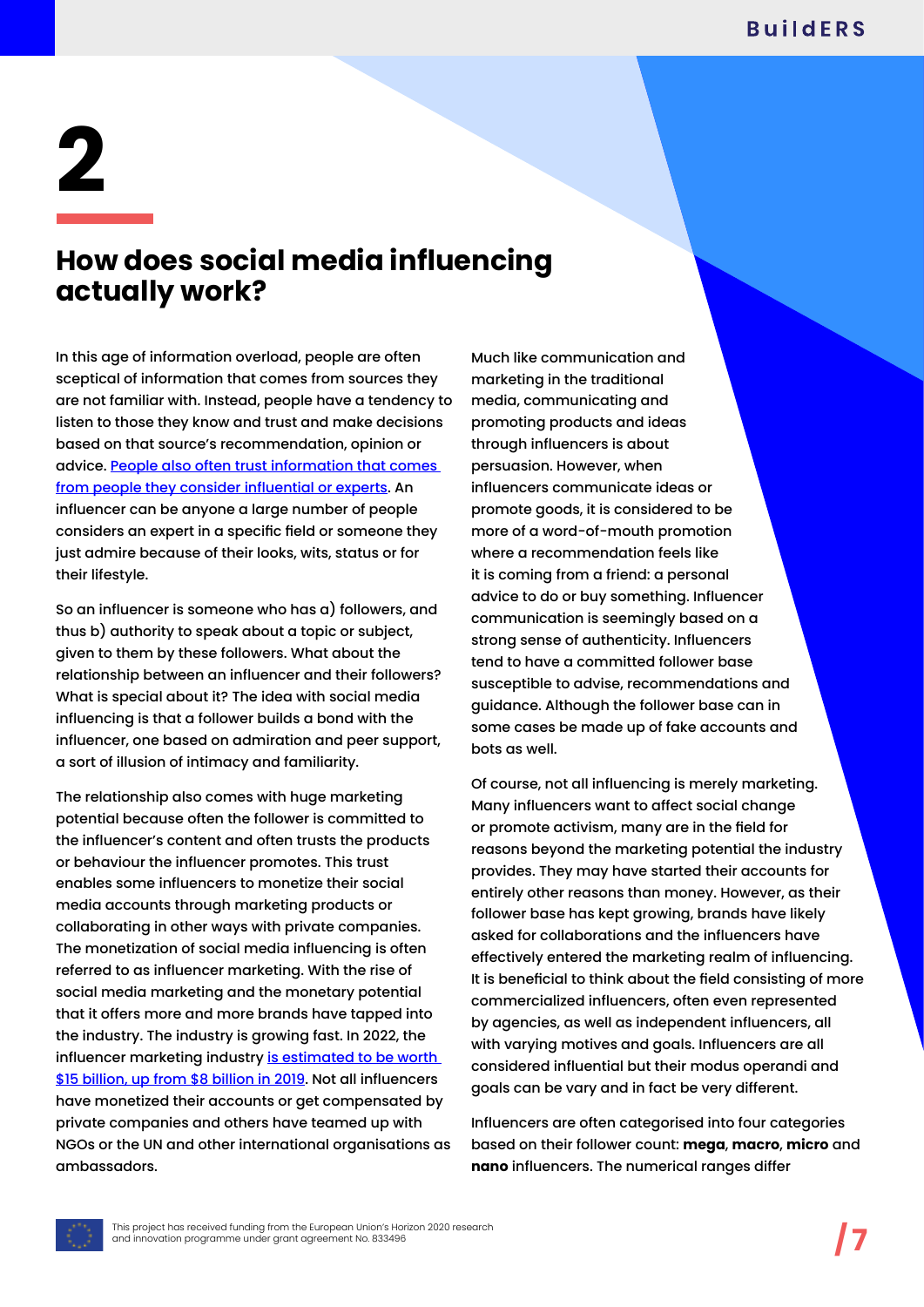## *2. How does social media influencing actually work?*

from country to country and there is no one set way of defining the ranges. However, it is important to understand the benefits and shortcomings of each category because it can guide the influencer selection process.

### **1. Mega influencers**

These are usually globally or at least regionally famous movie stars, artists, professional athletes and models for example. Mega influencers have a follower count ranging from **one million to tens or even hundreds of millions**. This category of influencers provides a higher reach and exposure. However, they also cost more, and their audience is less committed. Due to their huge following, mega influencers' online presence is increasingly resembling traditional media in terms of marketing: they are often highly commercialized.

## **2. Macro influencers**

These tend to have around **100 000 to 1 million followers** depending on the country. They might have gained their following through the internet by vlogging or by posting funny or inspiring content or they might be less famous artists, actors or others. Macro influencers have less reach than mega influencers but their followers can be easier to target because they tend to produce more focused content. Both mega and macro influencers can be useful if the goal is to disseminate information to a large number of people but collaborating with them will cost more.

## **3. Micro influencers**

These have stronger relationships with their followers who also tend to be more committed. Their **following ranges from 10 000 to 100 000**. Micros are more focused on a specific area or topic and are seen as experts in a specific subject matter. Engaging micro influencers is often less costly and offers an easier access to a specific target audience than using macro or mega influencers.

## **4. Nano influencers**

These have **a few hundred to ten thousand followers**. They also have the highest level of engagement among their followers due the strong sense of authenticity and approachability they are able to convey. Nano influencers often cater to a very specific niche market. In fact, some brands are moving away from bigger influencers and are focusing more on micro and nano influencers because customers see them as more reliable, relatable, and trustworthy. It is specifically the authenticity factor and access to a more focused audience that is making [brands](https://www.businessinsider.com/brands-turning-to-micro-influencers-instead-of-instagram-stars-2019-4?r=US&IR=T)  [refocus their influencer marketing strategies](https://www.businessinsider.com/brands-turning-to-micro-influencers-instead-of-instagram-stars-2019-4?r=US&IR=T).

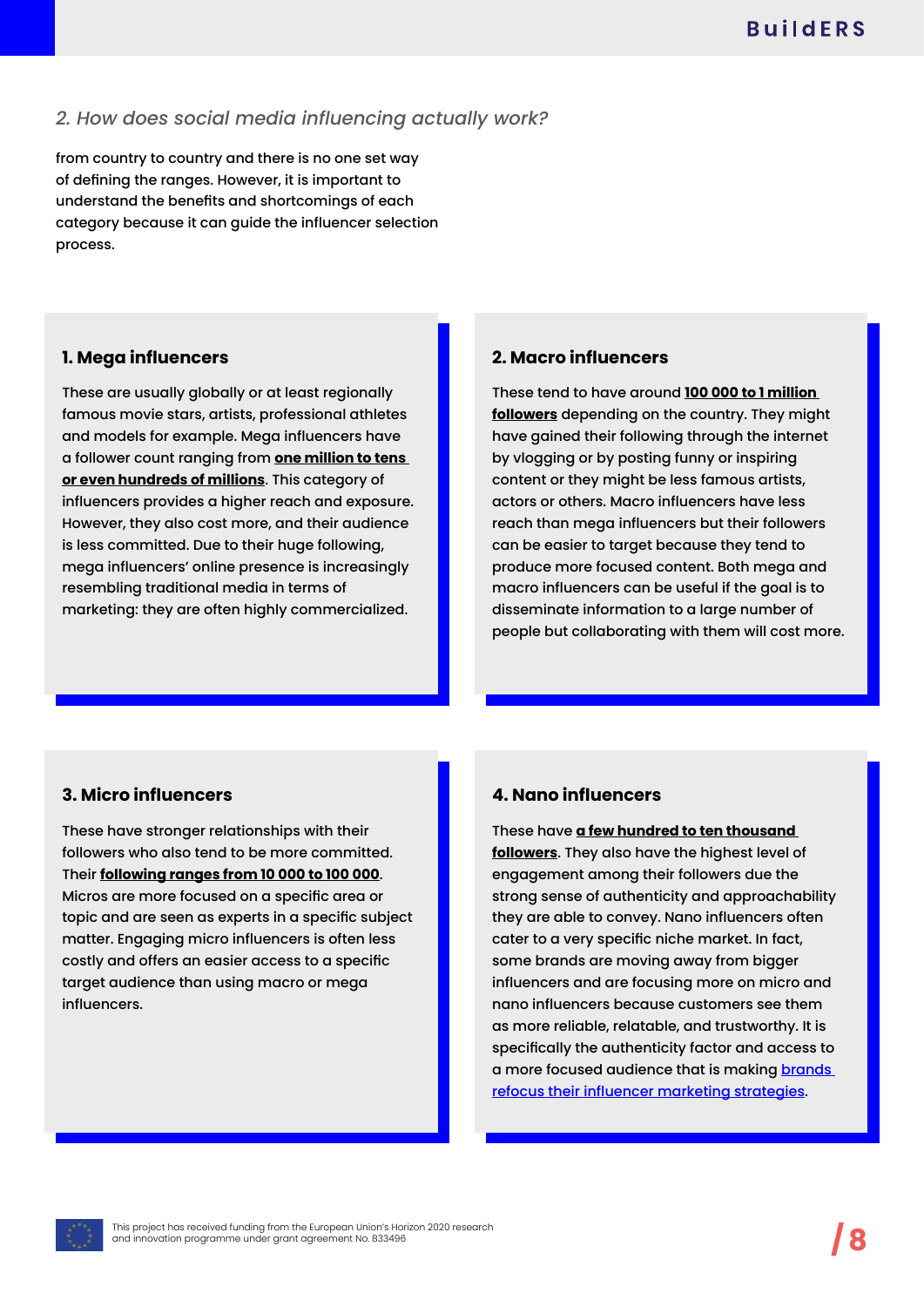*2. How does social media influencing actually work?*

## **A general rule**

The larger the influencer's following (audience) the less focused the content and engaged the followers are, and the higher the cost to use that influencer is in a campaign.

#### **The Future of Influencing**

The future of influencing could become more fragmented as polarisation increases. Different bubbles will have different influencers especially when it comes to influencers with political ideas and opinions. Liberal and conservative sects of society risk becoming even more isolated from each other, the same could be true regarding the influencers they will follow. In a polarised world, finding influencers who have a diverse follower base could become even more important for public actors. There is also the risk of influencers becoming commercialised to the point where trust in them erodes and something new will replace them.

#### **The Virtual Influencer**

The rise of the virtual influencer is also shaping the influencer field globally. These are digital "humans", like [LaserBolt,](https://www.youtube.com/channel/UC5kbCDveYQUcxoOll5NKocA?app=desktop&cbrd=1) who have thousands to hundreds of thousands or even millions of followers worldwide. Virtual influencers are characters whose personas and lives are created by a content creation company's team who tailors the influencer's personality to target certain groups and asserts control over the character's behaviour and life.

In the future, virtual influencers might become completely AI created and maintained but for now these characters have a team of human experts working behind them. The virtual influencer phenomenon will most likely transform rapidly with the emergence of Metaverse, AI and other technological developments. Although these virtual influencers might not yet be able to foster the trust of followers beyond curiosity, in the future this might change with

new generations as our world becomes increasingly digitalized pushing us to interact with the digital world and form parasocial relationships.

Because virtual influencers are controlled by a company, they might be less susceptible to unpredictable changes in opinions than human influencers. A human influencer might suddenly change their political views but with a virtual influencer that risk is arguably mitigated because it is controlled by a company. Although virtual influencers come with their own risks and uneasy ethical considerations. For example, the first virtual model [Shudu,](https://www.instagram.com/shudu.gram/) a Black woman, was in fact created by a fashion photographer Cameron-James Wilson, himself a white male. This raises questions about cultural appropriation and even authenticity, which is at the core of influencing.



This project has received funding from the European Union's Horizon 2020 research and innovation programme under grant agreement No. 833496 **/9**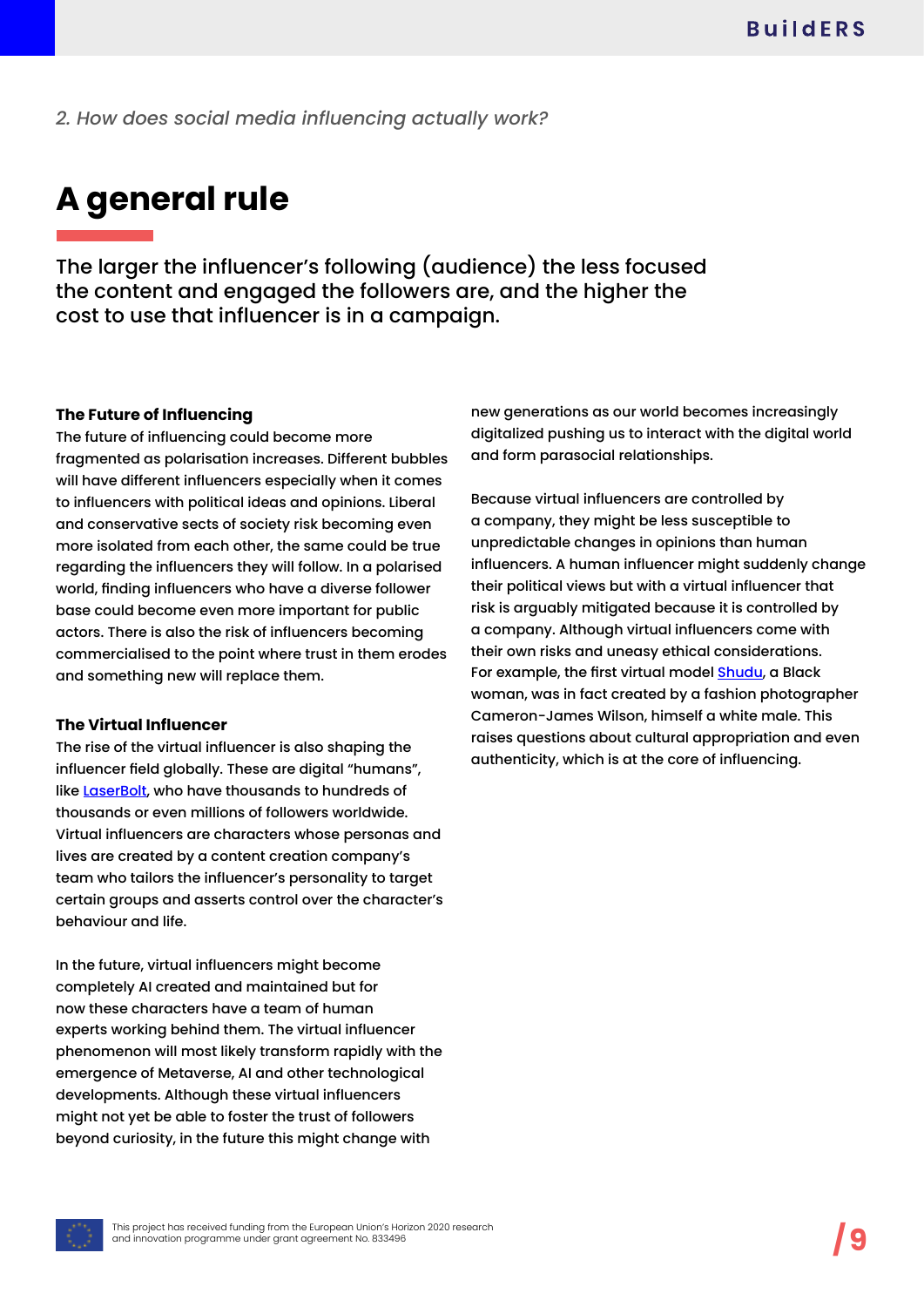## **Getting Started**

## **1. Strategise, strategise, strategise**

Like all organisation's external communication, collaborating with influencers requires a clear strategy. You have to define what you want to achieve with the campaign and whether it is feasible. What is the purpose of the campaign and how much resources do you have? A good strategy will also shape the message and make the collaboration easier and mitigate risks to both parties: your organisation and the influencer.

Both parties will gain the most from a long-lasting relationship. This is especially important from the perspective of risk and crisis communication. If a crisis strikes you have to have built your relationships with influencers well beforehand and have your networks of influencers ready to collaborate on a campaign with you.

Equally important is to ensure that both parties have the same understanding of the campaign and its goals. The campaign has to be authentic, not a top-down approach. It is important to include the influencer in the planning phase of the campaign. All collaborations should also be mutually beneficial. As a public actor, you have to consider what possible risks your campaign might pose to the influencer and be ready to mitigate them as much as possible. A bad campaign might cause the influencer to lose followers and, in the worst case, their livelihood.

## **2. Who is your target audience and where do you find them?**

Each social media platform has a different user profile, for example in terms of age. (Bullock 2017.) Twitter users for example have been dominantly better educated, better off, younger adult males. (Bullock 2017.) Understanding the dynamics of each platform is necessary in order to find the right influencer and design a campaign that best works on that specific platform. This means that you have to understand how the platform works, what is the tone of the platform and how users communicate on each platform.

Facebook and TikTok for example are two completely different worlds with a different user profile. What

works on one platform might not work on the other. Thankfully, there is a wealth of knowledge out there to help you better understand each platform's user profile and what people use the platform for the most. You can always rely on influencer agencies for consultation as well (more about this under the next point).

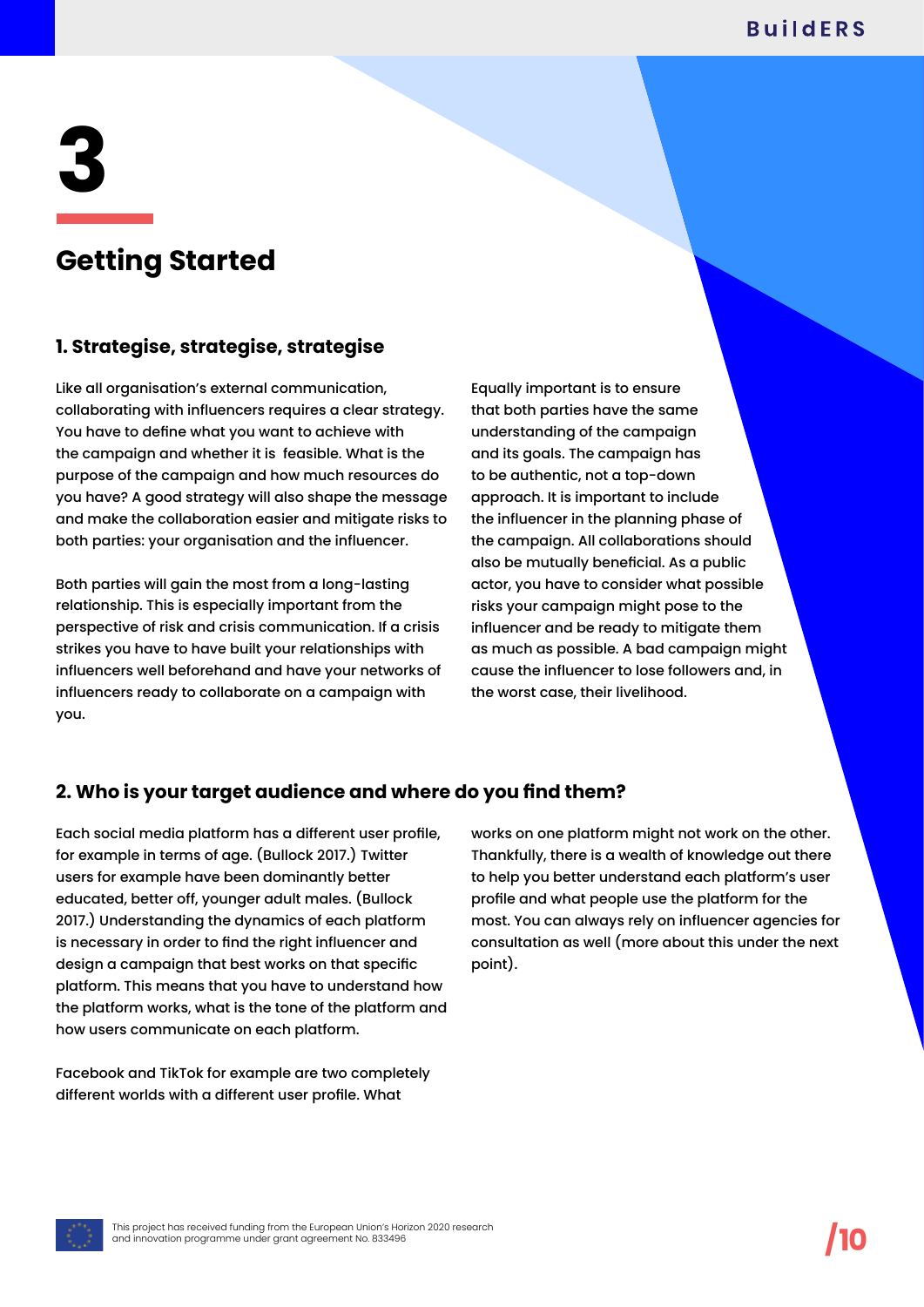## **3. Which influencers to collaborate with and how to find them?**

Social media is full of influencers but figuring out where to start can be difficult. Especially if you are trying to reach a very specific audience. Of course, you should not assume that for example people with disabilities only follow other people with disabilities. Cristiano Ronaldo's 425 million Instagram followers are undoubtedly a very diverse group people united by their fascination and admiration of the footballer. However, if your target audience is for example very religious, maybe finding a local or global religious leader is a good place to start with. Remember that there is a trade-off between commitment and follower count: the higher the follower count the less committed the followers are on average. Take this into consideration when choosing an influencer to collaborate with. Do you want the target group to act – for example to go get vaccinated or vote – or is your goal to raise awareness on a specific topic among a specific target group?

#### **How to find influencers?**

Once you have mapped out influencers you would like to work with, continue your search online on Facebook, Instagram, TikTok, and YouTube for example. On which platforms can you find them? You can also use the snowball method and see who influencers, media organisations and journalists, activists, public actors, NGOs or international organisations are following. This way you might find people you had not even considered. In addition, after a while the algorithm on your social media app will start to suggest people to follow and show their posts which can be helpful as well. Once you find your influencer(s) study their posts well

and analyse whether they would like to collaborate. Are their posts in line with what your organisation represents? You usually can contact influencers directly by writing them a direct message on the social media platform or send them or their agent an email. Most of the time, the contact email can be found in the influencer's profile. Highlight the advantages of the collaboration for both parties. It is also a good idea to meet them for a coffee and get to know each other beforehand.

#### **I think I need a professional's help**

You might decide that mapping out and finding influencers is too much work for your team at the moment. Don't worry, there are various companies that can help you. Nowadays many communications and marketing companies have an influencer-marketing department or at least someone specialising in influencer collaborations. A quick Google search will give you a wealth of options. Using a "middleman" can be beneficial because these companies know the industry inside and out and can find the right influencers for your campaign.

As a public actor you will most likely be bound by certain rules about transparency. You might be required to put out tenders before establishing any new partnerships, which might limit your ability to approach influencers yourself. You can however put out tenders for influencer marketing companies who can then help you find influencers for your campaign. Take this into consideration when planning!

## **4. Content, the role of the influencer and division of labor**

All the details of the campaign don't have to be figured out immediately. The campaign will most likely be cocreated with the influencer. After all, the content and tone have to be tailored to the influencer's followers. Framing a message is easier with an influencer who understands their followers. Be careful not to push for a top-down approach where the you create the content and the influencer only disseminates it. Such an approach takes away from what is at the core of influencing: seeming authentic.

However, you should think about the **basics of the campaign**: how many posts will the campaign include? How much freedom are you willing to give the influencer in terms of content creation? Maybe you decide that there has to be a balance between appealing to the target audience and maintaining a certain decorum that reflects your organisation. Or maybe that is exactly what you want to avoid and instead focus on more creative, relaxed and fun content. You can also always ask to see the content before publishing. You might

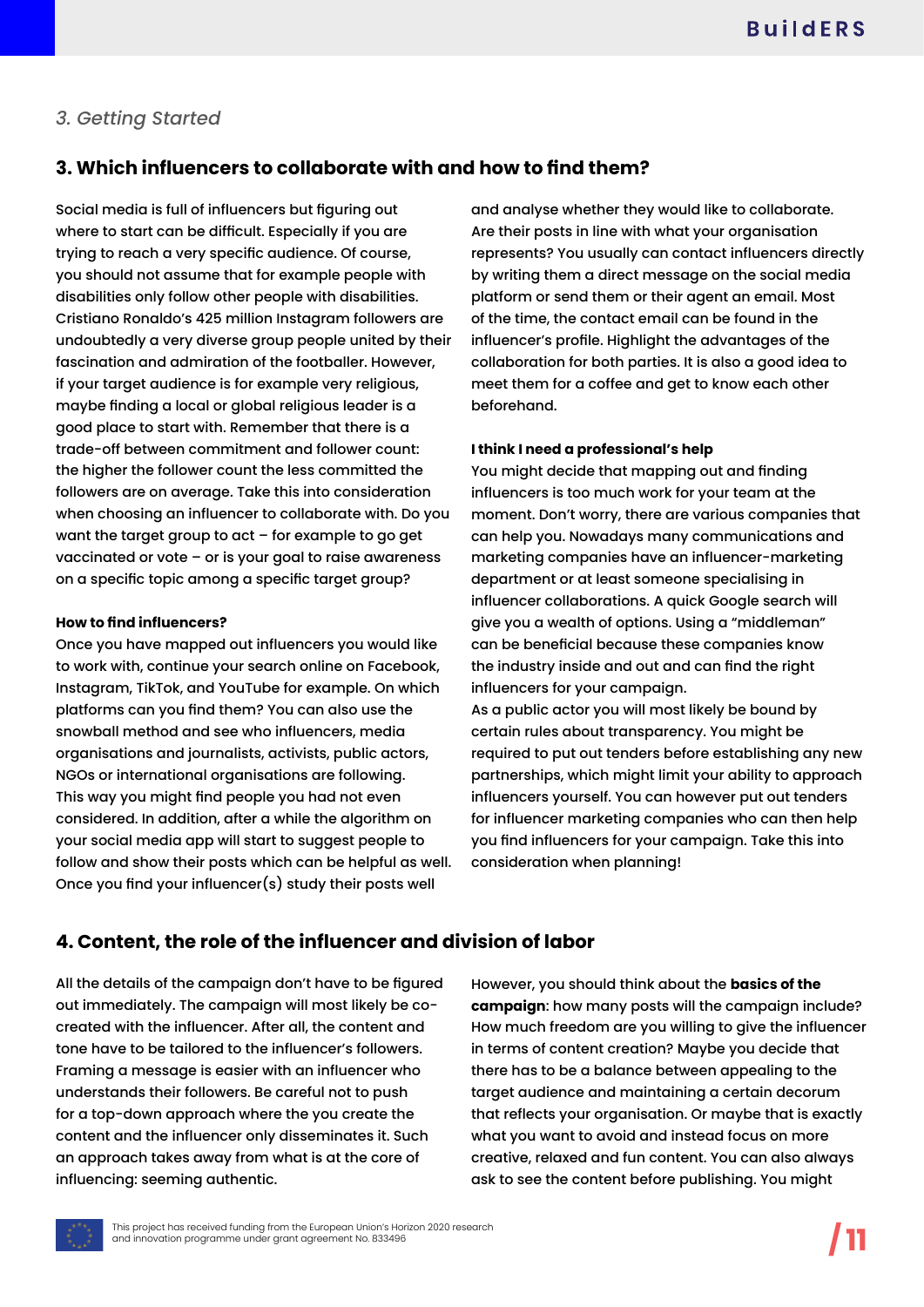also decide that you would like the influencer to merely guide their followers to the source of information like your webpage. **Discuss these issues together with the influencer**.

Whatever you decide, **it is important to ensure that you are on the same page** regarding the deliverables. As a public actor it is important that your campaigns are

accessible to as many people as possible. For example, use subtitles in your videos for those who cannot hear well or who do not speak the language used in the video. Think clearly about the role you would like to assign to the influencer. Do you envision them as a long-term ambassador for your organisation or could they be helpful with one specific campaign?

## **5. Campaign budget and your compensation policy**

Any communications campaign that requires the help of communications and marketing professionals also requires a budget. This is true for influencer campaigns as well. Your budget is a good indicator of whether you can afford to get help from communications and influencer marketing companies. Your budget will also affect the length and nature of the entire campaign.

### **To compensate or not to compensate**

**This is a topic that divide many experts**. Some believe that there is no difference between a traditional marketing campaign and an influencer campaign. If you are paying for ad space in the national newspaper then you should pay an influencer as well. If you compensate one influencer, you should compensate all other influencers you may collaborate with as well. Big media companies should not get treated differently from individuals. After all, it is a major achievement to have been able to establish a trustworthy relationship with an audience. Others believe that an approach based on the influencer's voluntarism is a better, less risky approach because it removes questions about how tax-payer money is used and whether you have compensated each influencer the same way. In any case, the message has to be important enough and worth spreading so that you can find an influencer to collaborate with.

The main message seems to be that whether or not to **compensate largely depends on the campaign itself**. In the face of an emergency, compensation could and even should be waived. It thus depends whether we are talking about risk or crisis communication and what

phase of a crisis are we. A pre-defined price list for influencers could increase transparency and fairness.

**Sometimes the influencer might be willing to collaborate on a pro bono basis**. This is especially true 1) if your values match, 2) the influencers care deeply about the issue at hand, or 3) there is a national or international crisis at hand. However, it is arguably morally questionable for a public actor to automatically expect pro bono work from the influencer whose livelihood depends on social media. Whatever you decide, it is important to be consistent. You cannot pay one influencer and not another. Voluntary basis or an ambassador model is one approach worth exploring. This could also persuade the influencer to long term commit to the cause.

## **How to compensate? How much does collaborations cost?**

Private companies have a wider range of ways to compensate an influencer. Instead of money they can for example pay in products or services. A car makers can give the influencer a car to use for a year. Such arrangements however could be difficult to apply in a public sector campaign.

In general, prices depend on the influencer and the campaign itself. Nano influencers might cost as little as 50€ per social media post but mega influencers can cost thousands or tens of thousands. **We would advise reserving at least a few thousand euros for a campaign**.

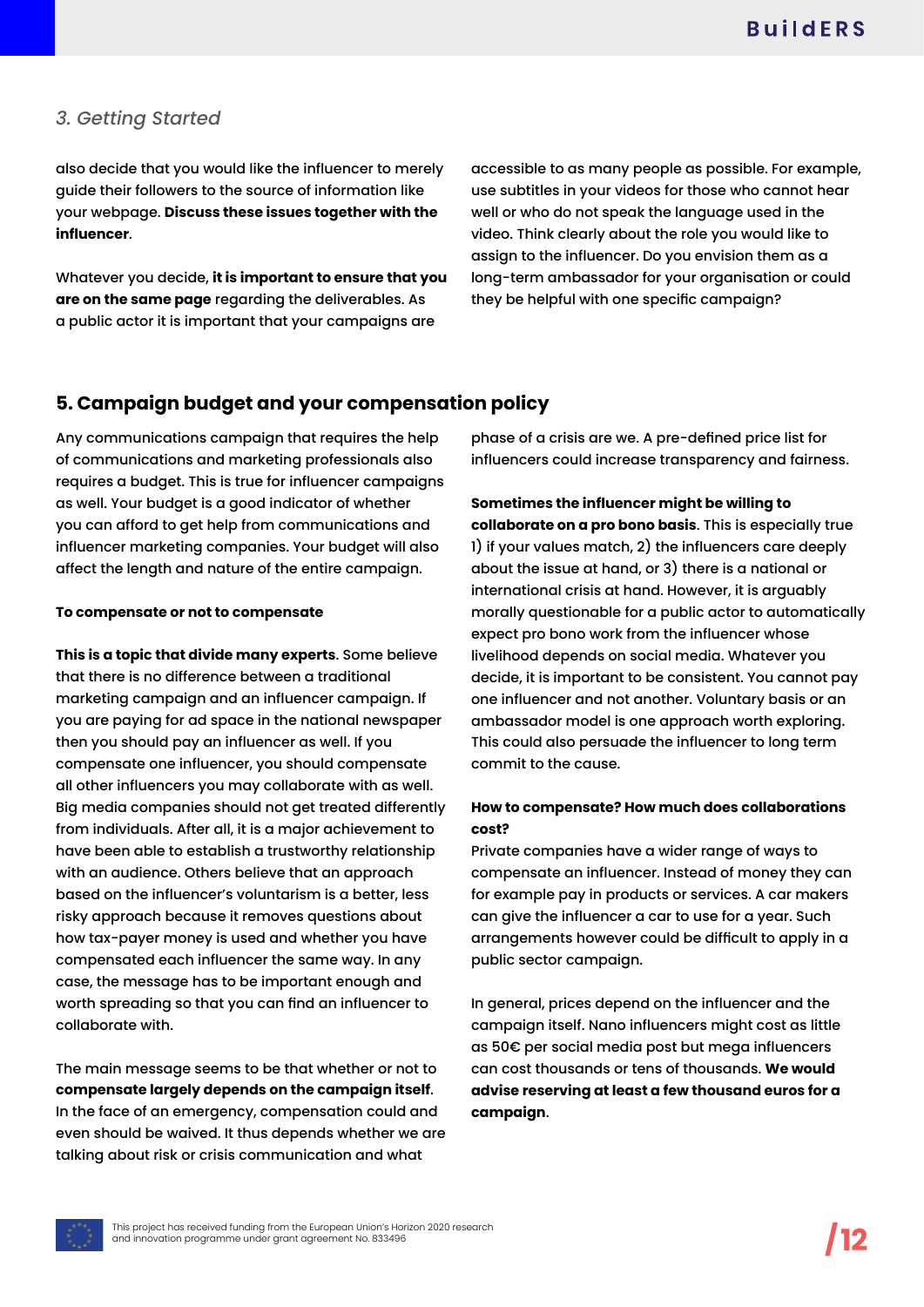## **6. What laws and regulations govern social media influencing or restrict your ability to collaborate?**

There is an increasing number of laws and rules regulating posts on social media. Many social media companies require the influencer to label any commercial collaboration in their posts. Make sure you are aware of your country or region specific laws as well as any rules imposed by social media companies.

Social media companies often have their own tools to mark collaborations but make sure that they suffice legally speaking. Any commercial collaboration where money or goods are exchanged or a contract is made between you and the influencer has to be clearly stated. Usually this is done by indicating it at the top of the post or in the caption or in the video. The client's name has also to be visible. The rule is that if the influencer gains anything from the collaboration, it should be stated. As a public actor you should pay close attention to disclosing any partnerships in the most transparent way possible.

These [ethical guidelines](http://pingethics.fi/en/) made by Ping Helsinki are a great tool you can use to learn more.

## **7. Measuring impact**

Measuring the impact of a campaign is always challenging especially if you are interested in knowing whether your campaign changed attitudes or mobilised people. There is no trustworthy, all-encompassing ways to measure intangible effects, at least not yet.

The basic meters that are commonly used are numbers of likes, views, comments, shares, saves and the amount of clicks. You can also analyse users' comments in the comment section more closely and use word analysis. It is more difficult to see behind closed doors, for example what is being said in closed groups or in inboxes. One way to gain more insight is to conduct a brief before and after survey on social media. If for example the goal is to direct more traffic on your organisation's webpage or social media profile, you can conduct a quick poll on for example Instagram stories asking how people found their way to your

page. You can also ask people about their knowledge and attitudes before and after an awareness raising campaign.

Communications and marketing agencies have a larger repertoire of tools that they use to closely scrutinise how the campaign is performing. They often create specifically tailored indicators and meters in the beginning of the project to measure reach and effect. Tools like Google Analytics can also be helpful and reveal interesting information. Arguably, if and influencer is compensated, measuring impact becomes arguably even more important.

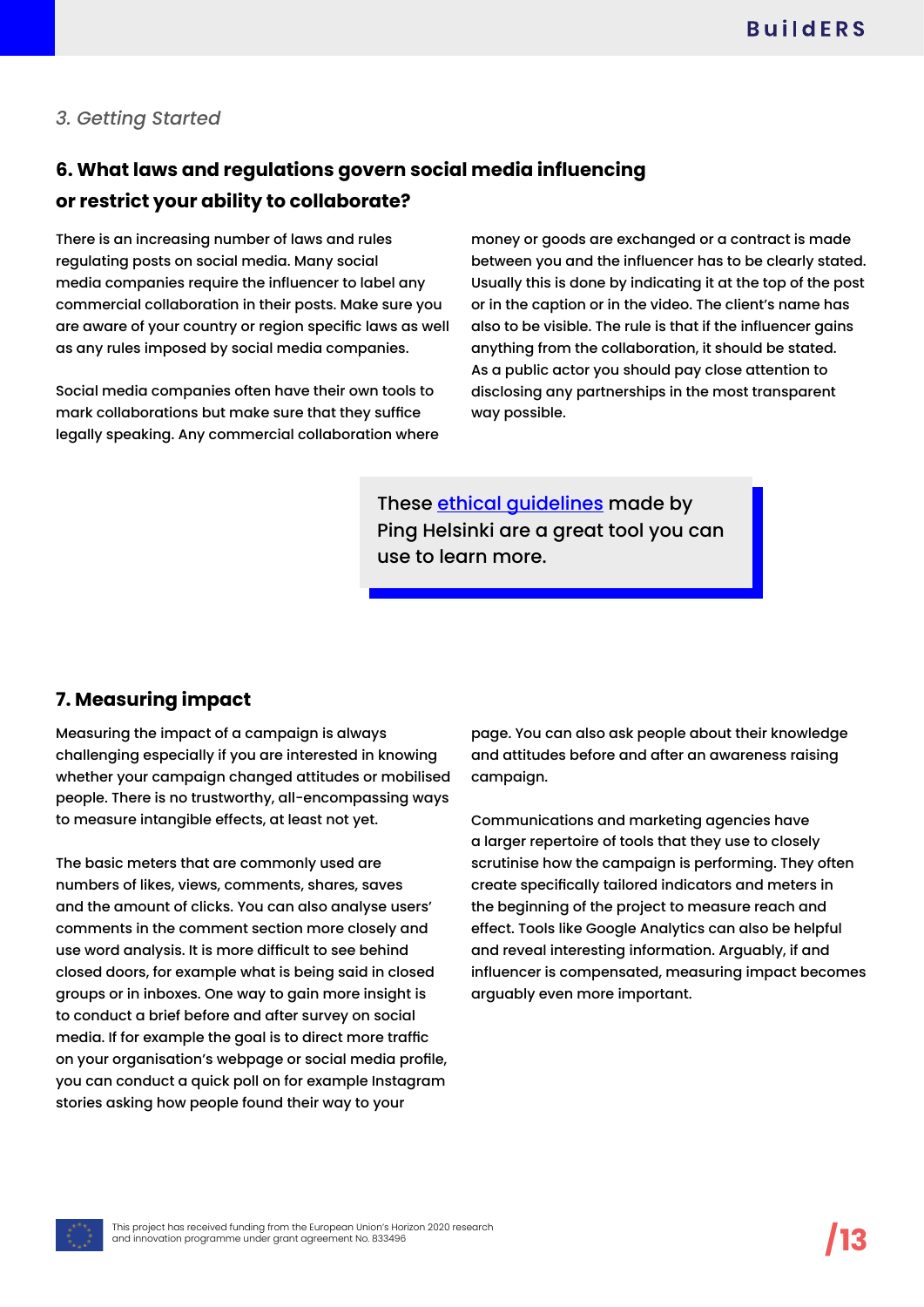## **8. Ethical considerations and risks**

Maintaining public trust, not alienating certain segments of society and ensuring that your campaign "Does No Harm" are of utmost importance. However, in today's world where misinformation and disinformation are rampant and people's opinions change fast, especially in a crisis situation, the need to communicate effectively and clearly is evermore important.

Partnering up with anyone, be it a person or organisation, comes with certain ethical considerations, risks and challenges that need to be taken into account before you begin looking for influencers. Understanding the various ethical considerations and risks is especially important for a public actor whose job is to enhance the lives of all of its citizens. Much like with all marketing and advertisement efforts, public actors should think carefully about the ethical dimensions of their actions when collaborating with influencers.

#### **Buying authenticity?**

Because influencers are seen as a more authentic communication avenue, be careful that you are not trying to use influencers to bolster your own image. If you are experiencing low public trust and you attempt to fix it by collaborating with an influencer, you might not only be perceived as using taxpayer money for buying credibility but you might also harm the influencer's livelihood. Public trust has to be built through trustworthy actions in the long run.

#### **Influencers are only humans**

As with anything collaborating with influencers comes with its own risks. There is always a certain level of unpredictability that comes from working with an individual. You have no way of knowing what that person's worldview will look like or what turn their life will take. A crisis situation increases unpredictability: people behave in unpredictable ways and their ideas and opinions can change rapidly. Same applies to influencers. It is good to acknowledge this.

Remember, collaborating with a public actor is never risk-free for an influencer either. They might lose followers due to the campaign, be labelled as a government's minion or even be targeted with hate speech. Be sure to offer extra support if your campaign includes the influencer opening up about personal experiences. Also ensure that the type of content that you demand from the influencer does not put them at risk. For example asking to post from the scene in a scene of a crisis can endanger the influencer or bypassers.

### **Social media is a tricky animal**

Often times people follow influencers on social media who post about entertainment, lifestyle, wellness, design, fashion, technology and games. People don't necessarily follow the influencer because of their socio-political opinions. Do not assume that there will be impact just because an influencer posts something political. It might gain less than normal engagement or even create backlash. That's why there has to be a good co-created strategy for how the influencer will approach their followers. In today's world of infotainment, it is good to be aware that communicating important information might lead to people becoming dismissive or numb to it. Striking a balance with informative but entertaining material especially in a prolonged crisis situation also remains challenging.

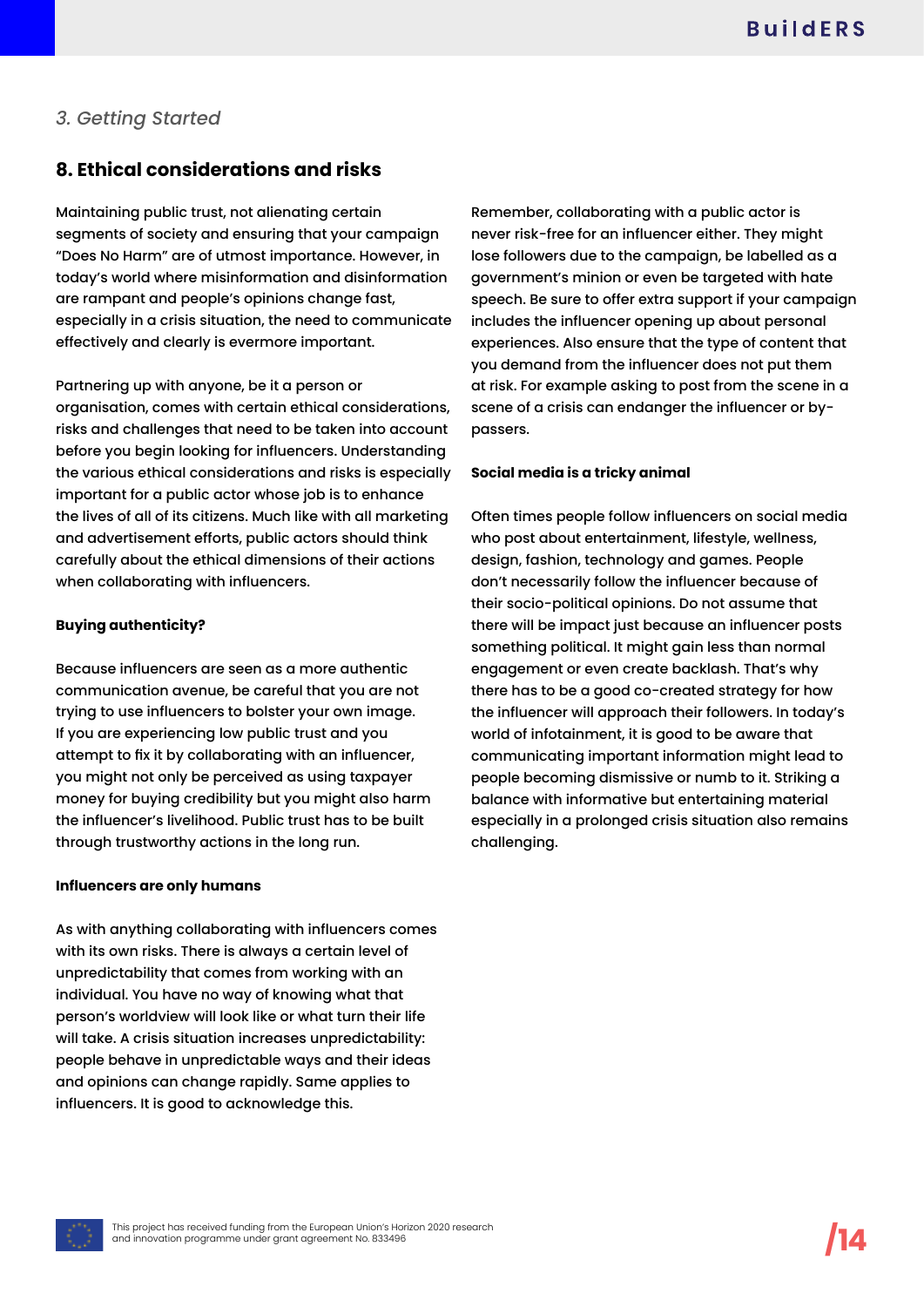### **Each campaign is different**

Think carefully about each campaign. If your campaign is focusing on awareness raising think about the nature of the issue itself. Define the themes you want to promote and think about how you can promote them in a way that is as honest, truthful, fair and transparent as possible. You have to define what is the most important issue for you and how to best communicate it.

### **Be transparent!**

Don't forget to also be transparent about collaborating online and remember not only the laws and regulations controlling collaborations but also your transparency obligations as a public actor.

#### *Please see the publications below for further information:*

*Bullock, K. (2017). The police use of social media: transformation or normalisation?, Social Policy and Society, 17(2), 245-258. [Online version of the article.](https://www.cambridge.org/core/journals/social-policy-and-society/article/police-use-of-social-media-transformation-or-normalisation/19E5C6727038F01129B51CE4287D0FFB)*

*Hansson S., Siibak, A., Bäck, A., Morsut, C., Krüger, M., Gabel, F., Kuran, C., Kruke, B.I., Nahkur, Ol., Berawi, M.A., Segnestam, L., Rhinard, M., Orru, K. (2019). D1.4 report on communication behaviour and use of social media in Europe, BuildERS project. Access online [here.](https://buildersproject.eu/assets/content/D1.4%20Report%20on%20communication%20behaviour%20and%20use%20of%20social%20media%20in%20Europe.pdf)*

*Jukarainen, P., Mela, M., Valsta, E., Orru, K., Lusikka, T., Latvakoski, J., Keränen, J., Pilsas, G., Rhinard, M., Kuran, C., Gabel, F., Berawi, M.A., Kajganovich, J., Vrabie; C., Schobert, M. (2022). D6.6 Stakeholder validation of research findings and co-creation of innovations, BuildERS project. Access online [here](https://buildersproject.eu/assets/content/d6.6.pdf).*

*Luge, T. (2017). How to use social media to better engage people affected by crises. A Brief Guide for those Using Social Media in Humanitarian Organizations (ICRC. IFRC. OCHA, 2017). Access online [here](https://oldmedia.ifrc.org/ifrc/wp-content/uploads/2017/10/ICRC_IFRC_OCHA_SoMe_Guide_CommIsAid_2017-WEB.pdf).*

*Morsut, C., Kuran, C., Kruke B.I., Schobert M., Gabel F., Krüger, M., Orru, K., Hansson, S., Nahkur, O., Rhinard, M., Molarius, R., Schmersal, E., Savadori L., Nævestad, T-O., Bairampa, E. (2020). D1.2 Final report of the unified theoretical framework on the concepts of risk awareness, social capital, vulnerability, resilience and their interdependencies, BuildERS project. Access online [here.](https://buildersproject.eu/assets/content/BuildERS_D1.2.pdf)*

*NESA (2020). Vocabulary in the website of Finnish national emergency supply agency. https://www.huoltovarmuuskeskus.fi/sanasto/#h (Only in Finnish).*

*Torpan, S., Hansson, S. and Orru, K. (2019). Handling misinformation and social media use in crises - Estonian experiences. Country report on institutional aspects of resilience management in BuildERS project. University of Tartu, Tartu, Estonia.*

*TNS Emor (2016). Study on population's knowledge on crisis behaviour. Commissioned by Estonian Rescue Board. Tallinn, Estonia.*